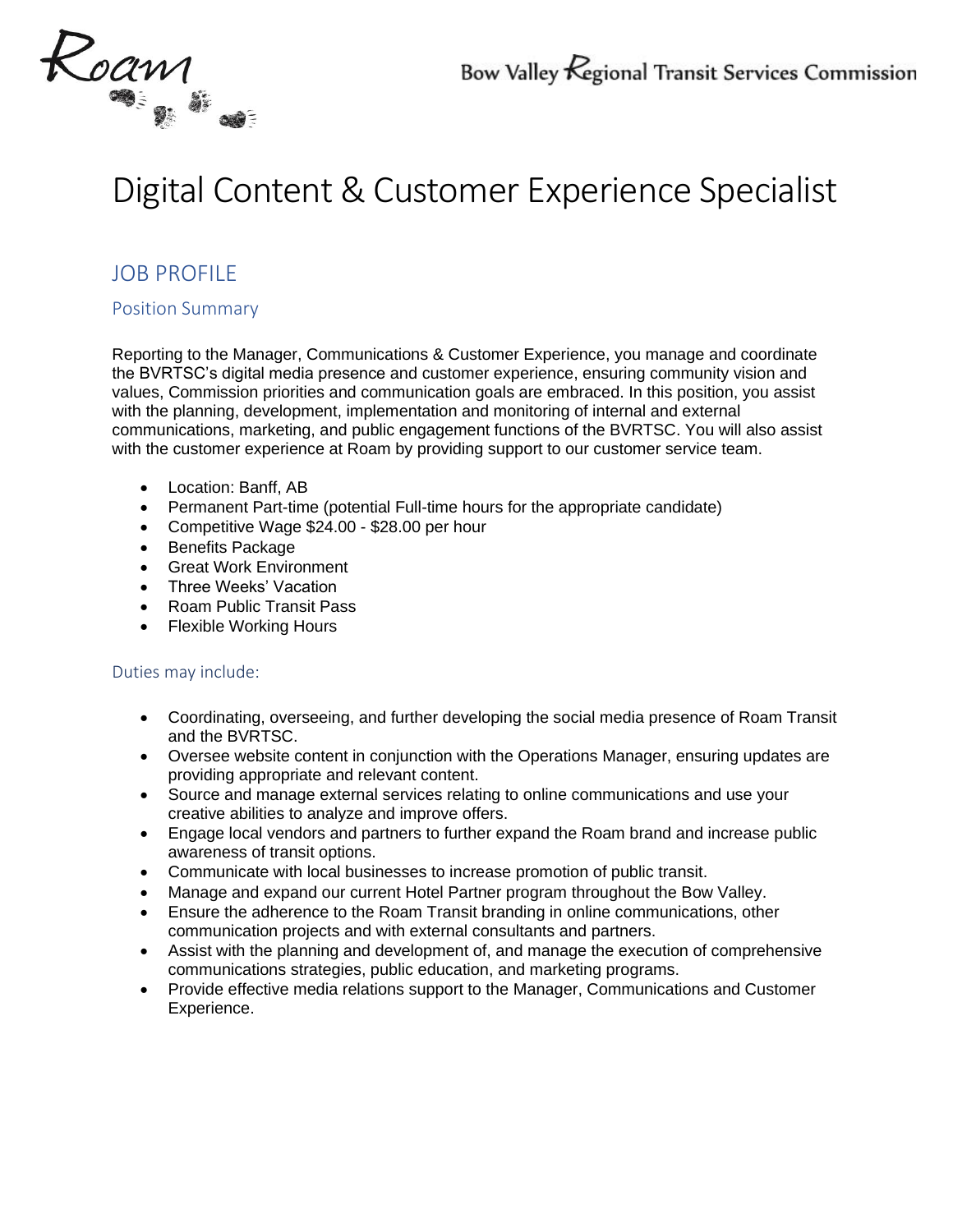

- Provide writing, editing and graphic design skills such as image editing for a multitude of projects and initiatives such as presentations, reports, news releases, advertisements and speaking notes, in addition to online communications.
- Work collaboratively to ensure brand consistency and quality in all creative print materials (including advertisements, posters, publications) and work independently to start and complete tasks.
- Assists in tracking and resolving of customer inquiries and issues through social media and other external sites.
- Provide courteous and positive public relations with internal and external customers.
- Occasional relief support for Customer Service Representatives to ensure client needs are met.
- Create and edit Video content for internal and external use.
- Other duties as required.

This position will require a very organized, multi-tasking individual who can work independently to market a growing organization with the goal of increasing transit ridership. Someone who is a selfstarter and can work in both an individual and team environment would be a great fit for this role.

#### Qualifications

#### Education (minimum)

• Post-Secondary Degree in marketing, communications or a related discipline is an asset. A combination of education plus work experience will also be considered.

#### Experience

- Minimum two (2) years directly related marketing and communications experience in a demanding, fast paced environment
- Municipal government experience is an asset
- Public transit, transportation or tourism experience considered an asset
- Prior experience with preparing and giving presentations to stakeholders in both individual and group settings.
- Prior Graphic Design and Video creation/editing skills an asset